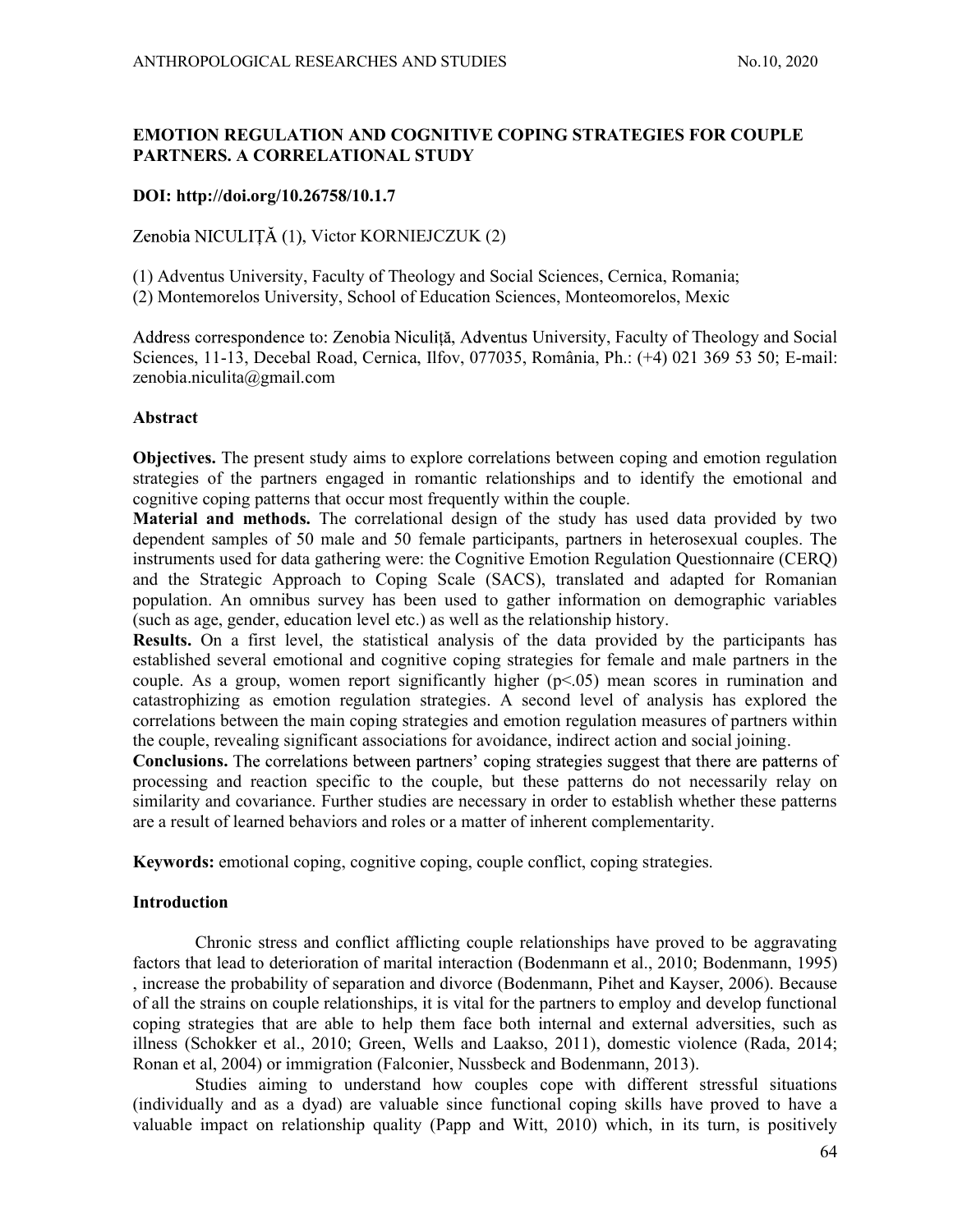associated with secure attachment patterns, greater satisfaction with life, emotional wellbeing and physical health (Waldinger et al., 2015), especially for long-term relationships (Landis et al., 2013). Some studies suggest that these correlations are stronger for women than men (Bodenmann, Pihet and Kayser, 2006). Still, both men and women, who are partners in a securely attached couple, report less negative affect and less depressive symptomatology (Waldinger et al., 2015). At large, the influence of the couples' coping strategies extend to the children's wellbeing and socializing skills (Rada and Turcu, 2012).

When facing with stressful situations, especially ones that generate conflict, both partners of a couple engage in different actions and responses meant to help them adapt, to reduce tension and to reach personal or shared objectives. Two relevant concepts for these actions are emotion regulations and coping strategies. A simple review of the relevant literature will show overlapping definitions of the two concepts. Still, there are specific differences that distinguish emotional and cognitive coping from emotion regulation.

Emotion regulation can be defined as the sum of conscious and subconscious processes through which people modify their emotions in order to adapt to the environment. They deploy regulatory strategies in order to change the intensity or the type of their emotion. This process is qualitatively different from the ones that initially generate the emotion (Aldao, Nolen-Hoeksema and Schweizer, 2010). The concept of emotion regulation includes, according to Gross' analysis (2014), three core features: activation of the goal to modify the emotion-generative process, engagement of the processes that are responsible for altering the emotion trajectory and the impact on emotion dynamics, which consists of latency, rise time, magnitude, duration, and offset of experiential, behavioral, or physiological responses.

Over time, the most often deployed strategies become part of the emotion  $-$  regulatory style of an individual. The more adaptive the strategies that comprise individuals' style, the greater their capacity to tolerate and manage negative affect while maintaining connection and intimacy in relevant relationship. On the other side, the strategies that result in repression and avoidance of negative emotions lead to a reduced capacity to ask for help and connect with people who can provide it (Waldinger and Schulz, 2016). More than that, some emotion regulation strategies, such as rumination, catastrophizing and self-blame correlate with psychological symptoms for depression and anxiety (Garnefski and Kraaij, 2007).

Richards, Butler and Gross (2003) distinguish between antecedent-focused emotion regulation, which is elicited in order to prevent undesired responses from arising and responsefocused emotion regulation, aimed at reducing or tempering already triggered emotional responses. Another relevant distinction refers to intrinsic emotion regulation (in self) versus extrinsic emotion regulation, which consists in the efforts to regulate the emotion in another (Gross, 2014). The latter is often considered a part of emotion co-regulation, a process defined by the conscious and subconscious oscillating emotional patterns of interdependence that occur in a relationship (Butler and Randall, 2013). Co-regulation of emotions has been studied mostly in parent-child dyads, though the concept has been applied to couples as well. Touch, as a co-regulation strategy was associated with enhanced affect in the partner and long-term psychological wellbeing (Debrot et al., 2013).

Coping, in its widest meaning is considered a response to stress, a sum of actions and strategies meant to help the individual overcome troubling situations. Gross (2014) emphasizes two main differences between coping and emotion regulation: the former is focused on decreasing negative emotions, while spreading over larger periods of time. Because of that, the impact of different coping strategies over time is significant for individuals' emotional health. While maladaptive appraisal processes are thought to be at the core of depression and anxiety (Horn and Maercker, 2016), positive reappraisal and problem solving are two of the most adaptive coping strategies, that promote stress reduction and wellbeing (Aldao, Nolen-Hoeksema and Schweizer, 2010).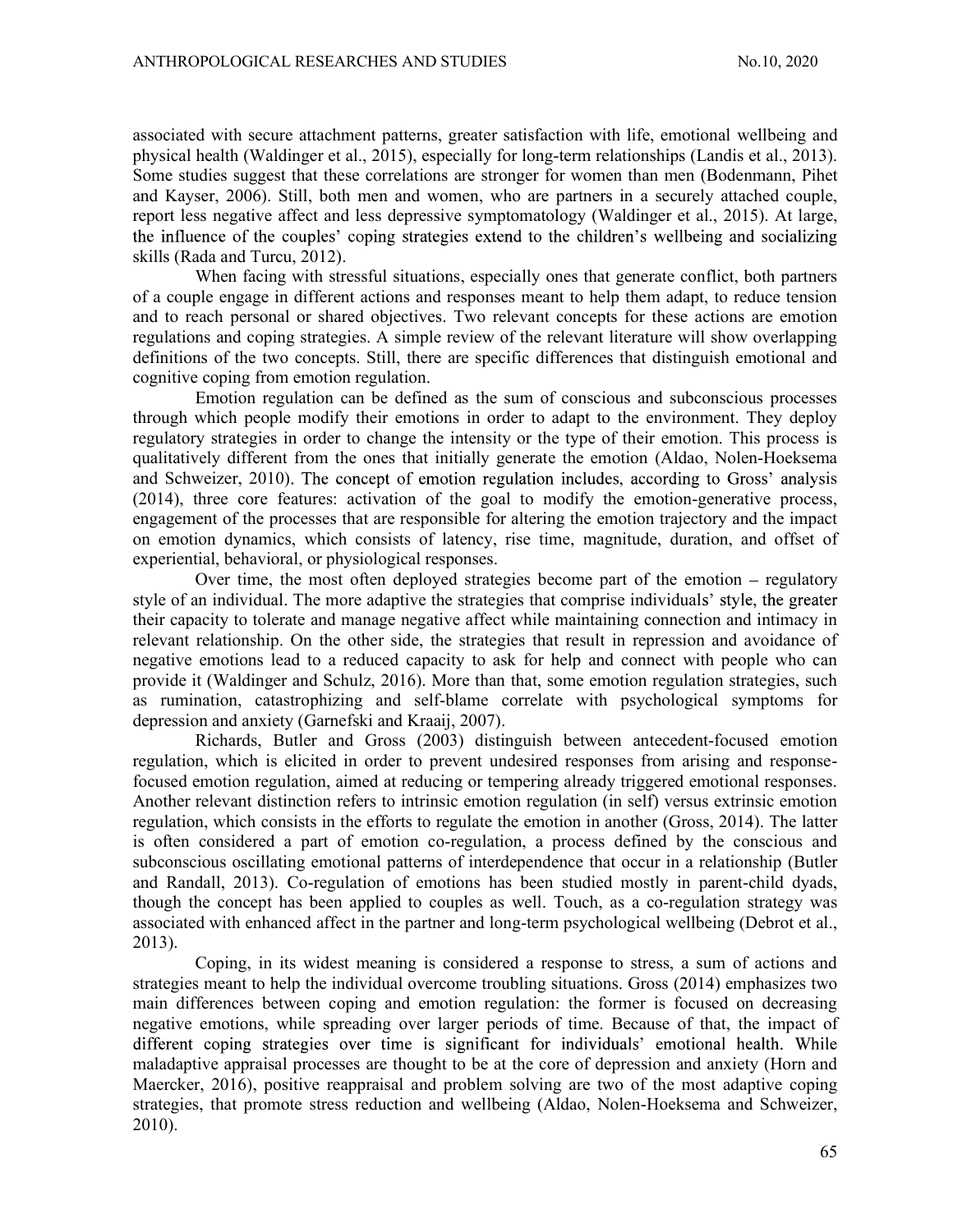For couples engaged in romantic relationships, coping strategies can be analyzed from a dual perspective: dyadic coping and similarity of coping styles. Introduced by Bodenmann (1995), dyadic coping refers to partners' responses to stress and consists of both distress signals of one partner that elicit coping responses of the other partner, and joint efforts to reduce stress and negative effect. Dyadic coping strategies/styles include: stress communication, supportive, delegated, collaborative common, controlling, hostile/ambivalent, overprotection, protective buffering, and uninvolved (Falconier et al., 2015).

A meta-analysis conducted by Falconier et al. (2015) has revealed several theoretical models of coping strategies in the couple: the Congruence Model of functional coping, which focuses on the good fit between partners' coping styles; the Relationship-Focused Coping Model, that creates a typology of responses to a partner's stress experience (active engagement, empathic responding, overprotection, protective buffering); the Systemic-Transactional Model, that combines partners' communication of stress, their support actions and conjoint strategies used to face common stressors; the Developmental-Contextual Coping Model, that introduces developmental and contextual variables related to partners' coping styles.

Supporting the Congruence Model, research studies have shown that partners' coping strategies covary (Bodenmann et al., 2004) yet, their perceived similarity is just as relevant as the actual responses to stress (Iafrate, Bertoni and Donato, 2012).

The present study examines the correlations between coping and emotion regulation strategies of the partners engaged in romantic relationships, in order to establish whether their respective individual styles are congruent and which emotional and cognitive coping patterns occur most frequently within the couple. Based on the Congruence Model, it was expected that measures of different emotion regulation factors as well as coping strategies would correlate significantly within the couple.

### Material and methods

The research was designed based on a quantitative correlational approach, using data provided by 50 couples, recruited through online and offline announcements in the capital and three adjacent Romanian counties. The selection criterion was that participants be in a committed romantic relationship for more than a year (so that the relationship would get past the dating phase and become stable). Informed written consent was obtained from each participant at the time of recruitment. The study was approved by the Ethics Committee.

The resulting sample of couples reported relationship lengths between 1 and 45 years, with an average of 16.28 years. Most of the couples were married  $(N=44)$ , residing in urban areas  $(N=32)$  and had at least one child ( $N=36$ ). Male and female participants' ages averaged 44.58 years and 40.48 years respectively. Most participants were high school graduates (N male =46, N female  $= 44$ ); N male  $= 23$  and N female  $= 27$  participants reported having additionally a university degree (bachelor or higher).

Each partner has completed a set of surveys and psychological tests regarding their coping and emotion regulating behaviors and an omnibus survey designed to gather information on demographic variables (such as age, gender, education level, family size, housing situation etc.) as well as the relationship history. The instruments used for assessing emotion regulation and coping strategies were: the Cognitive Emotion Regulation Questionnaire (CERQ) and the Strategic Approach to Coping Scale (SACS), both translated and adapted for Romanian population (Perte and Miclea, 2011; Budău et al., 2011). Both instruments consist of items describing reactions to negative emotions and stressful situations. Participants were required to rate them on a scale from 1 (never/strongly disagree) to 5 (always/strongly agree). Negatively-worded items were rescored, then items were summed to calculate males' and females' scores of cognitive emotion regulation (CERQ) subscales (self-blame, acceptance, rumination, positive refocusing, refocus on planning,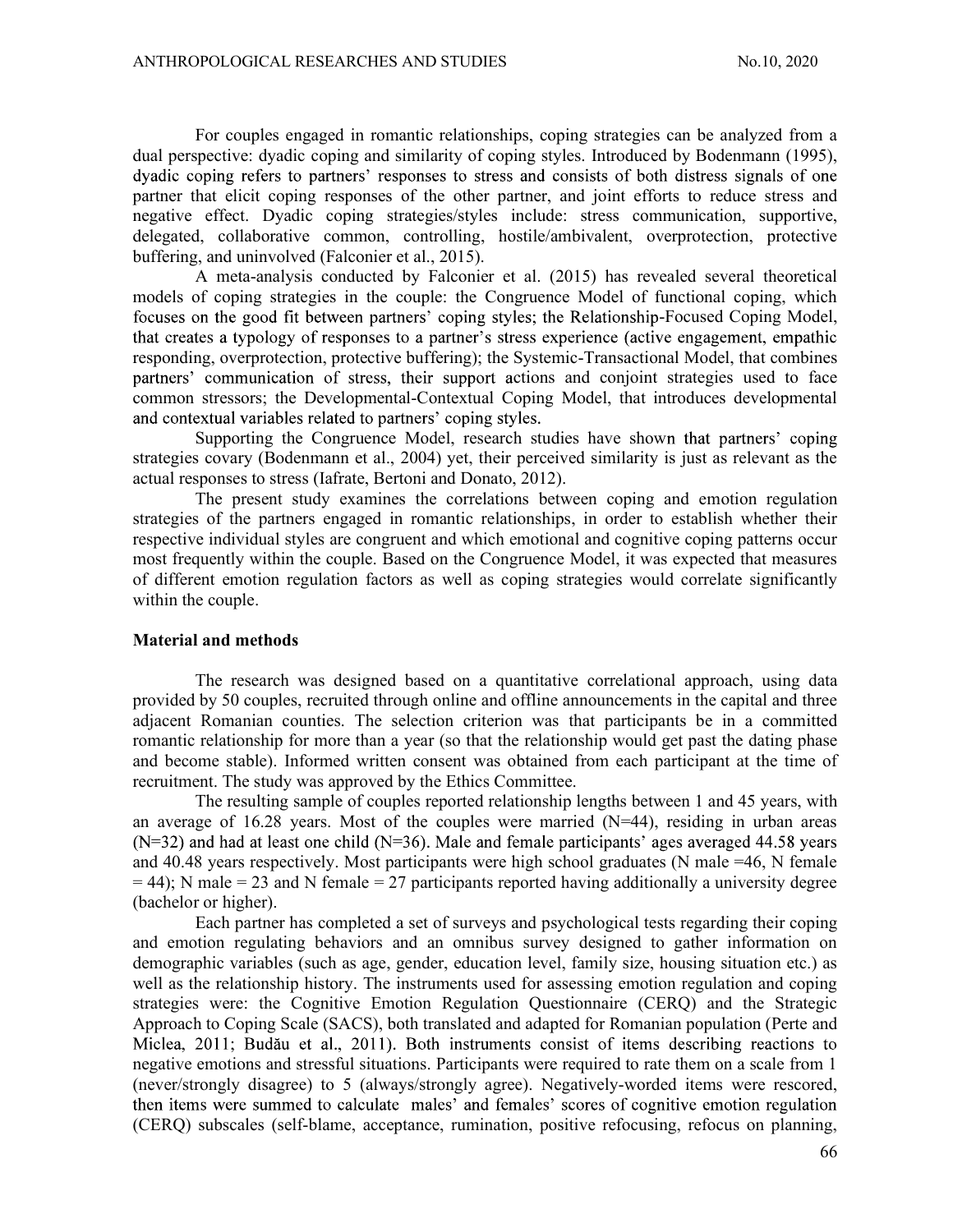positive reappraisal, putting into perspective, catastrophizing, blaming others) and strategic approach to coping (SACS) factors (assertive action, social joining, seeking social support, cautious action, instinctive action, avoidance, indirect action, antisocial action, aggressive action).

Statistical analyses of the data provided by the participants have been conducted on two levels. The first one, a preliminary descriptive level, was focused on emotion regulation measures and coping strategies for the male and female participants, considered individually. Additionally, a comparison (using Paired Samples T- tests) between gender based groups has completed the analysis at this level. The second level has explored the correlations between all measures for emotion regulation and coping strategies of partners within the couple.

### **Results**

Means and standard deviations for emotion regulation measures (CERQ scores) are presented in of Table 1 for both male and female partners. As a group, women reported significantly higher mean scores in rumination (t(98)=2.35 p=.020) and catastrophizing (t(98)=2.26 p=.026). The significance threshold was set at .05.

| <b>CERQ</b> Scores   |       | Male partners |                | Female partners |        |           |  |  |  |  |
|----------------------|-------|---------------|----------------|-----------------|--------|-----------|--|--|--|--|
|                      | Mean  | Median        | Std. Deviation | Mean            | Median | Std.      |  |  |  |  |
|                      |       |               |                |                 |        | Deviation |  |  |  |  |
|                      |       |               |                |                 |        |           |  |  |  |  |
| Self-blame           | 10.68 | 11.00         | 3.347          | 10.40           | 10.00  | 2.587     |  |  |  |  |
| Acceptance           | 11.92 | 12.00         | 3.225          | 12.06           | 12.00  | 2.917     |  |  |  |  |
| Rumination           | 11.90 | 12.00         | 3.507          | 13.62           | 14.50  | 3.784     |  |  |  |  |
| Positive refocusing  | 11.42 | 11.00         | 4.371          | 11.68           | 11.00  | 4.414     |  |  |  |  |
| Refocus on           | 15.62 | 16.00         | 3.410          | 15.96           | 17.00  | 3.270     |  |  |  |  |
| planning             |       |               |                |                 |        |           |  |  |  |  |
| Positive reappraisal | 14.66 | 15.00         | 3.734          | 14.90           | 14.00  | 3.105     |  |  |  |  |
| Putting into         | 13.20 | 13.50         | 3.546          | 14.00           | 14.00  | 3.709     |  |  |  |  |
| perspective          |       |               |                |                 |        |           |  |  |  |  |
| Catastrophizing      | 8.02  | 8.00          | 3.605          | 9.60            | 9.00   | 3.870     |  |  |  |  |
| Blaming others       | 7.32  | 7.00          | 2.903          | 7.84            | 8.00   | 2.652     |  |  |  |  |

Table 1. Emotion regulation measures  $-$  descriptive statistics (N=50)

Means and standard deviations for coping strategies (SACS scores) are presented in Table 2 for both male and female partners. There were no significant differences between average scores of men and women for any of the coping strategies measures.

| Table 2. Coping strategies – descriptive statistics $(N=50)$ |  |  |  |
|--------------------------------------------------------------|--|--|--|
|                                                              |  |  |  |

| <b>SACS</b> Scores      |       | Male partners |                | Female partners |        |                |  |  |  |
|-------------------------|-------|---------------|----------------|-----------------|--------|----------------|--|--|--|
|                         | Mean  | Median        | Std. Deviation | Mean            | Median | Std. Deviation |  |  |  |
|                         |       |               |                |                 |        |                |  |  |  |
|                         |       |               |                |                 |        |                |  |  |  |
| <b>Assertive Action</b> | 31.86 | 31.00         | 4.721          | 32.62           | 33.00  | 5.050          |  |  |  |
| Social Joining          | 18.66 | 19.00         | 4.104          | 18.08           | 18.00  | 4.095          |  |  |  |
| Seeking Social          | 21.64 | 22.50         | 5.539          | 23.48           | 24.00  | 5.104          |  |  |  |
| Support                 |       |               |                |                 |        |                |  |  |  |
| Cautious Action         | 17.66 | 18.00         | 4.168          | 18.04           | 18.00  | 3.374          |  |  |  |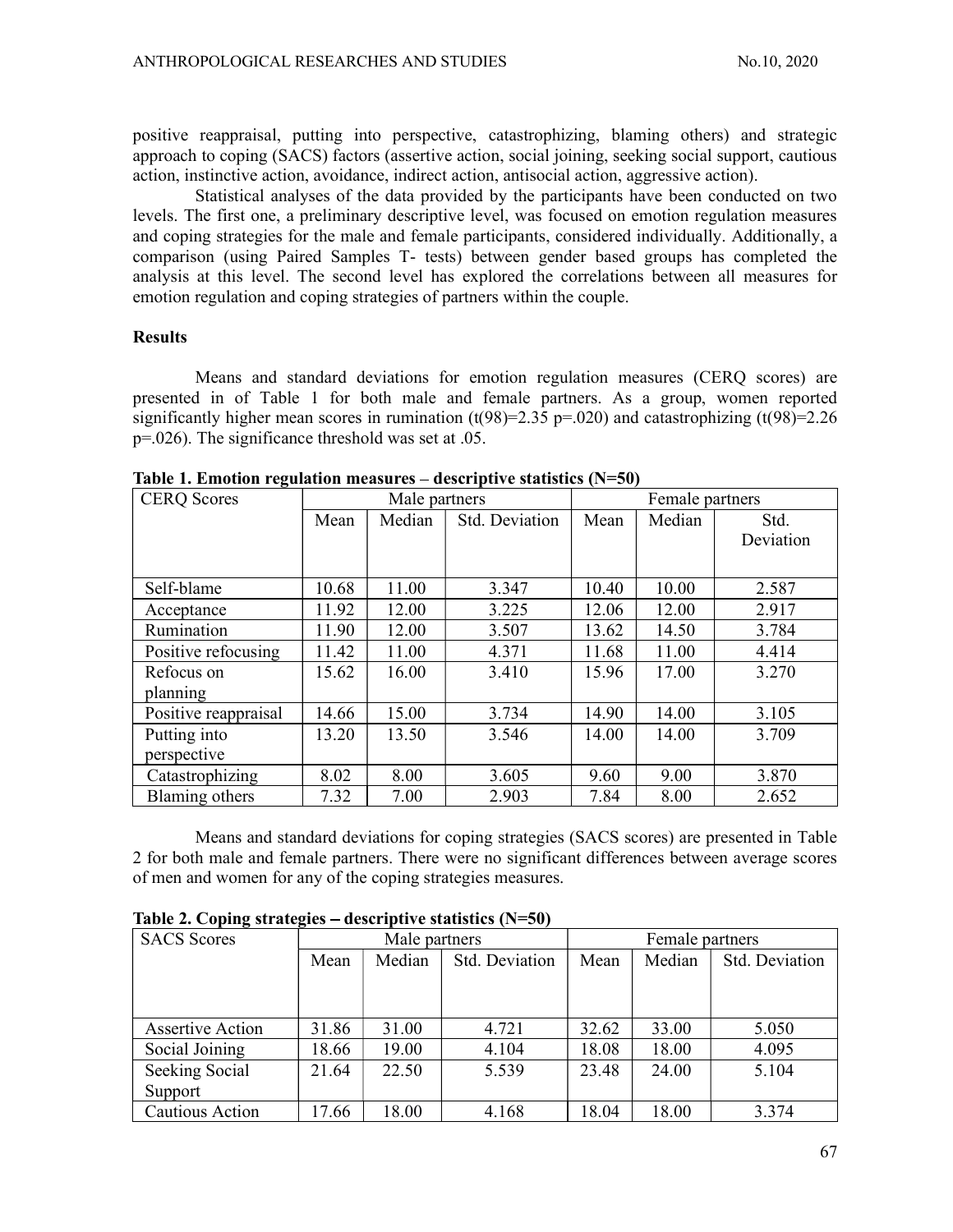| <b>SACS</b> Scores     |       | Male partners |                | Female partners |        |                |  |  |
|------------------------|-------|---------------|----------------|-----------------|--------|----------------|--|--|
|                        | Mean  | Median        | Std. Deviation | Mean            | Median | Std. Deviation |  |  |
| Instinctive Action     | 19.90 | $00$ .<br>21  | 5.354          | 18.98           | 18.00  | 4.996          |  |  |
| Avoidance              | 16.30 | 16.00         | 5.076          | 15.82           | 15.50  | 4.601          |  |  |
| <b>Indirect Action</b> | 10.44 | 10.50         | 3.944          | 9.24            | 9.00   | 3.384          |  |  |
| Antisocial Action      | 1.36  | 10.50         | 5.158          | 10.54           | 10.00  | 4.282          |  |  |
| Aggressive Action      | 13.10 | 13.00         | 3.604          | 12.82           | 12.00  | 3.249          |  |  |

The second level of analysis has revealed only three of the eighteen variable included in the analysis correlate significantly with the same measures of the couple partner: avoidance  $(r(50)=.299 \text{ p} = .035)$ , indirect action  $(r(50)=.408 \text{ p} = .003)$  and social joining  $(r(50)=.323 \text{ p} = .022)$ .

Additional significant positive correlations were observed between women's positive reappraisal and men's acceptance  $(r(50)=.323 \text{ p}(50)=.022)$ , women's blaming others scores and men's catastrophizing  $(r(50)=.299 \text{ p}=.035)$ , and women's instinctive action and men's catastrophizing  $(r(50)=.296 \text{ p}=.037)$ . Women's social joining correlates positively with men's positive refocusing  $(r(50)=.317 \text{ p} = .025)$  and refocus on planning  $(r(50)=.341 \text{ p} = .015)$ . Also, female partners' cautious action positively correlates with their male partners' rumination  $(r(50)=357)$ p=.011), refocus on planning (r(50)=.312 p=.028), and social joining (r(50)=.353 p=.012). Another set of positive correlations associate women's instinctive action with men's catastrophizing  $(r(50)=.296 \text{ p} = .037)$  and avoidance  $(r(50)=.288 \text{ p} = .043)$ . Another set of positive correlations associate female partners' avoidance with their male partners' positive reappraisal  $(r(50)=.281)$  $p=.048$ ) and catastrophizing (r(50)=.390 p=.005). Only three sets of variables correlated negatively: men's putting into perspective with women's self-blame  $(r(50)=-.318 \text{ p}=.024)$ , men's social joining and women's self-blame  $(r(50)=333 \text{ p} = 0.018)$ , as well as men's avoidance with women's rumination  $(r(50)=-.296 \text{ p} = .037)$ .

The complete set of correlations between female and male couple partners' scores for all variables included in the analysis is presented in Table 3a and Table 3b.

|             |              | <b>WOMAN</b> |            |            |                        |                                       |                         |                                |                 |                   |  |  |
|-------------|--------------|--------------|------------|------------|------------------------|---------------------------------------|-------------------------|--------------------------------|-----------------|-------------------|--|--|
| <b>MAN</b>  |              | Self-blame   | Acceptance | Rumination | refocusing<br>Positive | $\mathfrak{g}$<br>planning<br>Refocus | reappraisal<br>Positive | into<br>perspective<br>Putting | Catastrophizing | others<br>Blaming |  |  |
| Self-blame  | $\mathbf{r}$ | 0.070        | 0.153      | 0.048      | 0.061                  | $-0.135$                              | 0.103                   | 0.028                          | $-0.062$        | 0.084             |  |  |
|             | p            | 0.633        | 0.290      | 0.740      | 0.676                  | 0.348                                 | 0.477                   | 0.847                          | 0.668           | 0.563             |  |  |
|             | r            | $-0.162$     | 0.189      | $-0.001$   | 0.014                  | 0.071                                 | $.323*$                 | 0.089                          | $-0.194$        | 0.001             |  |  |
| Acceptance  | p            | 0.260        | 0.188      | 0.995      | 0.923                  | 0.623                                 | 0.022                   | 0.540                          | 0.177           | 0.995             |  |  |
| Rumination  | $\mathbf r$  | 0.040        | 0.232      | 0.222      | 0.200                  | 0.169                                 | 0.196                   | 0.171                          | $-0.197$        | 0.009             |  |  |
|             | p            | 0.780        | 0.105      | 0.122      | 0.165                  | 0.241                                 | 0.173                   | 0.235                          | 0.170           | 0.949             |  |  |
| Positive    |              | $-0.107$     | $-0.084$   | $-0.213$   | 0.225                  | 0.057                                 | 0.224                   | 0.097                          | $-0.113$        | $-0.087$          |  |  |
| refocusing  | p            | 0.459        | 0.564      | 0.137      | 0.116                  | 0.695                                 | 0.118                   | 0.503                          | 0.435           | 0.546             |  |  |
| Refocus on  | r            | $-0.080$     | $-0.067$   | $-0.029$   | 0.073                  | 0.121                                 | 0.216                   | $-0.013$                       | 0.053           | 0.198             |  |  |
| planning    | p            | 0.583        | 0.642      | 0.843      | 0.614                  | 0.402                                 | 0.132                   | 0.929                          | 0.714           | 0.167             |  |  |
| Positive    | r            | $-0.144$     | $-0.058$   | $-0.086$   | $-0.045$               | 0.004                                 | 0.145                   | $-0.019$                       | 0.086           | 0.071             |  |  |
| reappraisal | p            | 0.318        | 0.689      | 0.553      | 0.756                  | 0.979                                 | 0.316                   | 0.895                          | 0.551           | 0.626             |  |  |

Table 3a. Correlations between female couple partners' emotion regulation strategies and male couple partners' measures for emotion regulation and coping strategies  $(N=50)$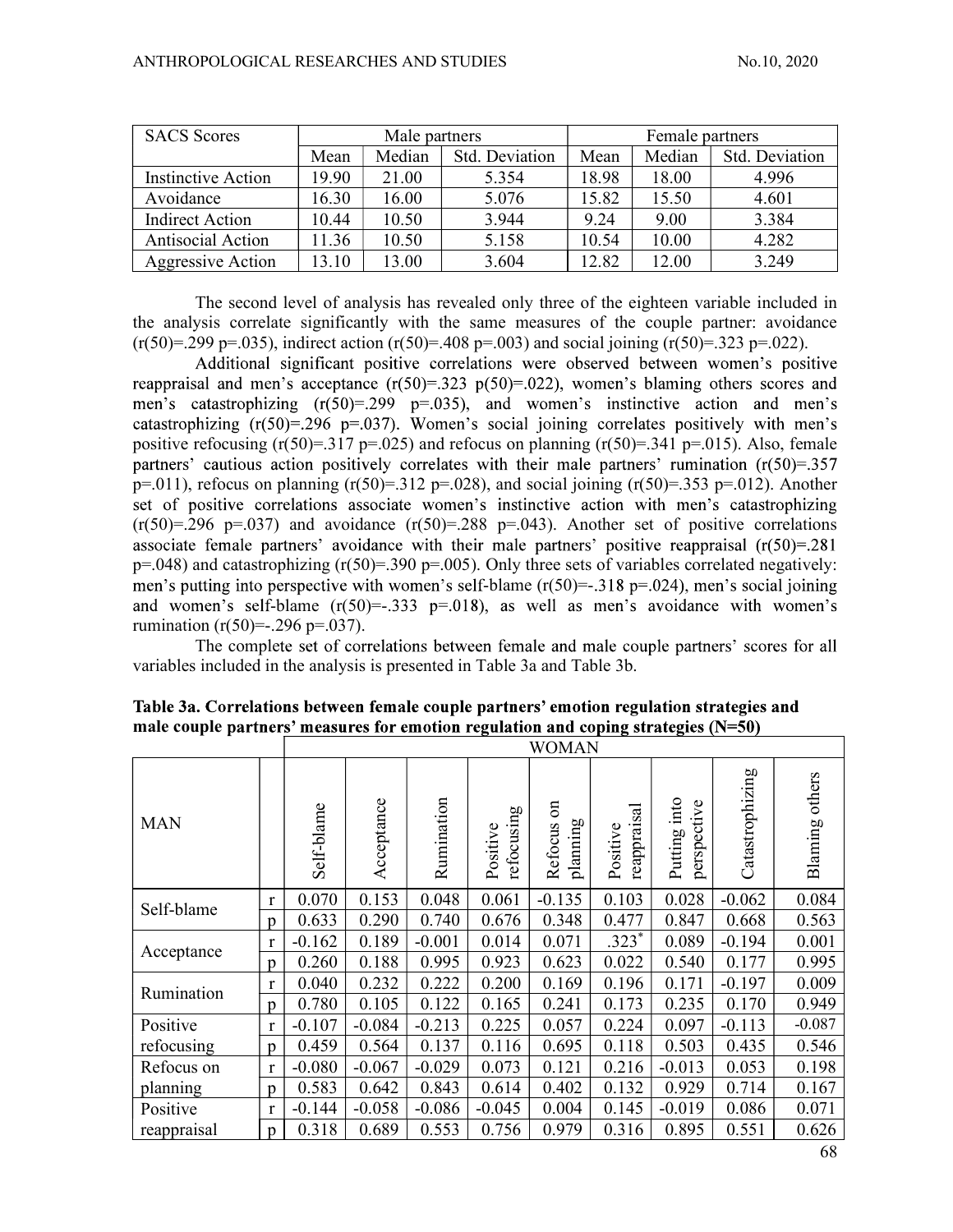|                        |                | <b>WOMAN</b>         |            |            |                        |                                       |                         |                             |                 |                       |  |  |  |
|------------------------|----------------|----------------------|------------|------------|------------------------|---------------------------------------|-------------------------|-----------------------------|-----------------|-----------------------|--|--|--|
| <b>MAN</b>             |                | Self-blame           | Acceptance | Rumination | refocusing<br>Positive | $\mathfrak{g}$<br>planning<br>Refocus | reappraisal<br>Positive | Putting into<br>perspective | Catastrophizing | <b>Blaming others</b> |  |  |  |
| Putting into           | $\bf r$        | $-.3\overline{18}^*$ | 0.019      | $-0.218$   | $-0.108$               | $-0.096$                              | $-0.054$                | 0.037                       | 0.260           | 0.181                 |  |  |  |
| perspective            | $\mathbf{p}$   | 0.024                | 0.898      | 0.129      | 0.456                  | 0.507                                 | 0.711                   | 0.797                       | 0.068           | 0.207                 |  |  |  |
| Catastrophizing        | $\bf r$        | $-0.187$             | 0.050      | $-0.074$   | 0.023                  | 0.140                                 | $-0.069$                | 0.136                       | 0.195           | $299*$                |  |  |  |
|                        | $\mathfrak{p}$ | 0.194                | 0.728      | 0.609      | 0.871                  | 0.331                                 | 0.634                   | 0.347                       | 0.175           | 0.035                 |  |  |  |
| Blaming others         | r              | 0.113                | 0.080      | 0.058      | 0.069                  | 0.004                                 | 0.210                   | 0.106                       | $-0.007$        | 0.161                 |  |  |  |
|                        | $\mathfrak{p}$ | 0.434                | 0.582      | 0.690      | 0.636                  | 0.981                                 | 0.144                   | 0.463                       | 0.964           | 0.265                 |  |  |  |
| Assertive              | $\mathbf{r}$   | $-0.045$             | $-0.038$   | 0.128      | 0.215                  | 0.177                                 | 0.184                   | 0.233                       | 0.144           | 0.088                 |  |  |  |
| Action                 | $\mathfrak{p}$ | 0.754                | 0.794      | 0.374      | 0.133                  | 0.219                                 | 0.200                   | 0.103                       | 0.317           | 0.544                 |  |  |  |
| Social Joining         | $\mathbf r$    | $-.333*$             | $-0.176$   | $-0.227$   | $-0.004$               | 0.004                                 | $-0.012$                | $-0.099$                    | $-0.033$        | 0.021                 |  |  |  |
|                        | $\mathbf{p}$   | 0.018                | 0.223      | 0.114      | 0.979                  | 0.981                                 | 0.932                   | 0.493                       | 0.819           | 0.884                 |  |  |  |
| <b>Seeking Social</b>  | $\mathbf r$    | $-0.051$             | $-0.030$   | $-0.094$   | $-0.120$               | 0.061                                 | $-0.223$                | 0.009                       | 0.082           | 0.024                 |  |  |  |
| Support                | $\mathfrak{p}$ | 0.725                | 0.835      | 0.515      | 0.407                  | 0.673                                 | 0.120                   | 0.951                       | 0.573           | 0.870                 |  |  |  |
| Cautious               | $\bf r$        | $-0.127$             | $-0.087$   | $-0.055$   | $-0.002$               | $-0.079$                              | $-0.041$                | 0.021                       | 0.053           | $-0.101$              |  |  |  |
| Action                 | p              | 0.379                | 0.547      | 0.705      | 0.991                  | 0.586                                 | 0.780                   | 0.884                       | 0.713           | 0.485                 |  |  |  |
| Instinctive            | $\mathbf r$    | $-0.094$             | 0.025      | $-0.035$   | 0.028                  | 0.155                                 | 0.061                   | 0.078                       | $-0.061$        | 0.066                 |  |  |  |
| Action                 | $\mathfrak{p}$ | 0.515                | 0.862      | 0.809      | 0.847                  | 0.283                                 | 0.675                   | 0.590                       | 0.674           | 0.647                 |  |  |  |
| Avoidance              | $\mathbf r$    | $-0.278$             | $-0.244$   | $-.296*$   | $-0.157$               | $-0.152$                              | $-0.124$                | $-0.181$                    | $-0.058$        | $-0.007$              |  |  |  |
|                        | $\mathfrak{p}$ | 0.050                | 0.088      | 0.037      | 0.277                  | 0.293                                 | 0.392                   | 0.208                       | 0.688           | 0.962                 |  |  |  |
| <b>Indirect Action</b> | r              | 0.012                | $-0.109$   | $-0.056$   | 0.091                  | 0.012                                 | 0.220                   | 0.040                       | 0.024           | 0.175                 |  |  |  |
|                        | $\mathbf{p}$   | 0.932                | 0.452      | 0.702      | 0.528                  | 0.932                                 | 0.124                   | 0.780                       | 0.870           | 0.225                 |  |  |  |
| Antisocial             | $\bf r$        | $-0.016$             | 0.000      | $-0.037$   | 0.016                  | 0.067                                 | 0.098                   | 0.203                       | 0.025           | 0.236                 |  |  |  |
| Action                 | p              | 0.914                | 0.999      | 0.800      | 0.913                  | 0.642                                 | 0.499                   | 0.158                       | 0.865           | 0.100                 |  |  |  |
| Aggressive             | $\bf r$        | 0.123                | $-0.022$   | $-0.053$   | $-0.084$               | $-0.015$                              | 0.046                   | $-0.002$                    | $-0.212$        | 0.266                 |  |  |  |
| Action                 | p              | 0.396                | 0.880      | 0.717      | 0.562                  | 0.916                                 | 0.748                   | 0.992                       | 0.139           | 0.061                 |  |  |  |

\*. Correlation is significant at the 0.05 level (2-tailed).

\*\*. Correlation is significant at the 0.01 level (2-tailed).

# Table 3b. Correlations between female couple partners' emotion regulation strategies and male couple partners' measures for emotion regulation and coping strategies  $(N=50)$

|            |                | <b>WOMAN</b>                   |                   |                                  |                   |                           |               |                    |                    |                                            |  |  |  |
|------------|----------------|--------------------------------|-------------------|----------------------------------|-------------------|---------------------------|---------------|--------------------|--------------------|--------------------------------------------|--|--|--|
| <b>MAN</b> |                | Φ<br>sserti<br>ction<br>≺<br>≺ | Joining<br>Social | Social<br>eeking<br>Support<br>Ō | Cautious<br>ction | Instinctive<br>ction<br>⋖ | voidance<br>⋖ | Action<br>Indirect | ntisocial<br>ction | $\mathbf o$<br>ggressiv<br>ction<br>⋖<br>⋖ |  |  |  |
| Self-blame | $\mathbf{r}$   | $-0.041$                       | 0.140             | 0.063                            | 0.095             | $-0.262$                  | 0.000         | $-0.069$           | $-0.100$           | $-0.082$                                   |  |  |  |
|            | D              | 0.777                          | 0.331             | 0.664                            | 0.511             | 0.067                     | 0.999         | 0.635              | 0.489              | 0.570                                      |  |  |  |
|            | $\mathbf{r}$   | 0.049                          | 0.149             | 0.150                            | 0.154             | $-0.104$                  | 0.150         | 0.011              | 0.062              | $-0.107$                                   |  |  |  |
| Acceptance | $\mathfrak{v}$ | 0.733                          | 0.302             | 0.299                            | 0.285             | 0.472                     | 0.298         | 0.939              | 0.667              | 0.461                                      |  |  |  |
| Rumination | $\mathbf{r}$   | 0.112                          | 0.231             | 0.105                            | $.357*$           | 0.022                     | 0.148         | 0.002              | 0.076              | 0.015                                      |  |  |  |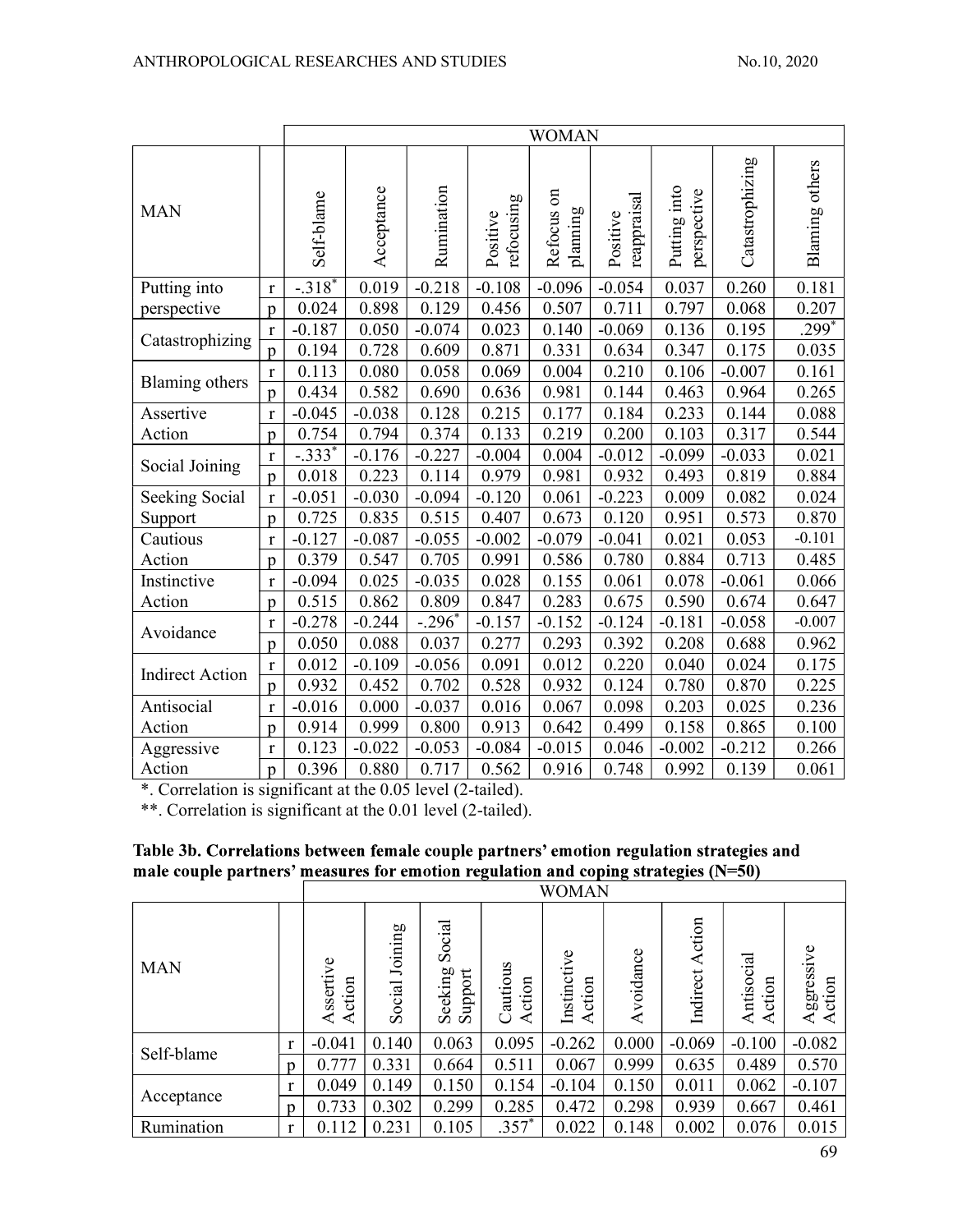|                                 |                | <b>WOMAN</b>        |                     |                               |                    |                       |            |                 |                      |                      |  |
|---------------------------------|----------------|---------------------|---------------------|-------------------------------|--------------------|-----------------------|------------|-----------------|----------------------|----------------------|--|
| <b>MAN</b>                      |                | Assertive<br>Action | Social Joining      | Social<br>Seeking!<br>Support | Cautious<br>Action | Instinctive<br>Action | Avoidance  | Indirect Action | Antisocial<br>Action | Aggressive<br>Action |  |
|                                 | p              | 0.439               | 0.107               | 0.466                         | 0.011              | 0.879                 | 0.305      | 0.989           | 0.601                | 0.920                |  |
| Positive                        | $\mathbf r$    | 0.093               | $.317*$             | $-0.007$                      | 0.278              | 0.027                 | 0.072      | 0.153           | $-0.048$             | 0.013                |  |
| refocusing                      | $\mathbf{p}$   | 0.519               | 0.025               | 0.959                         | 0.050              | 0.855                 | 0.620      | 0.288           | 0.739                | 0.931                |  |
| Refocus on                      | $\mathbf r$    | 0.217               | $.341$ <sup>*</sup> | 0.076                         | $.312*$            | $-0.035$              | 0.089      | $-0.064$        | $-0.099$             | $-0.062$             |  |
| planning                        | $\mathbf{p}$   | 0.131               | 0.015               | 0.598                         | 0.028              | 0.808                 | 0.538      | 0.657           | 0.495                | 0.671                |  |
| Positive                        | $\mathbf r$    | 0.047               | 0.199               | $-0.107$                      | 0.145              | 0.141                 | $.281*$    | 0.024           | 0.076                | $-0.012$             |  |
| reappraisal                     | p              | 0.745               | 0.165               | 0.460                         | 0.314              | 0.330                 | 0.048      | 0.867           | 0.602                | 0.935                |  |
| Putting into                    | $\bf r$        | $-0.012$            | 0.215               | $-0.065$                      | $-0.045$           | 0.231                 | 0.192      | 0.089           | 0.224                | 0.067                |  |
| perspective                     | p              | 0.936               | 0.133               | 0.653                         | 0.756              | 0.107                 | 0.181      | 0.537           | 0.118                | 0.644                |  |
|                                 | $\bf r$        | $-0.076$            | 0.207               | 0.034                         | 0.084              | $.296*$               | $.390**$   | 0.108           | 0.180                | $-0.015$             |  |
| Catastrophizing<br>$\mathbf{p}$ |                | 0.601               | 0.149               | 0.815                         | 0.563              | 0.037                 | 0.005      | 0.454           | 0.210                | 0.916                |  |
| <b>Blaming</b> others           | $\mathbf{r}$   | $-0.150$            | 0.235               | 0.120                         | 0.070              | 0.061                 | 0.102      | 0.204           | 0.063                | 0.175                |  |
|                                 | $\mathbf{p}$   | 0.298               | 0.101               | 0.405                         | 0.631              | 0.674                 | 0.480      | 0.155           | 0.664                | 0.224                |  |
| <b>Assertive Action</b>         | $\mathbf{r}$   | 0.138               | 0.221               | 0.124                         | 0.191              | $-0.097$              | 0.003      | $-0.143$        | $-0.126$             | $-0.107$             |  |
|                                 | $\mathbf{p}$   | 0.339               | 0.123               | 0.391                         | 0.183              | 0.503                 | 0.986      | 0.320           | 0.382                | 0.460                |  |
| Social Joining                  | $\mathbf r$    | 0.260               | $.323*$             | 0.045                         | $.353*$            | 0.083                 | 0.070      | $-0.103$        | $-0.188$             | $-0.044$             |  |
|                                 | p              | 0.069               | 0.022               | 0.756                         | 0.012              | 0.565                 | 0.628      | 0.478           | 0.191                | 0.759                |  |
| Seeking Social                  | $\mathbf r$    | 0.109               | 0.188               | 0.236                         | 0.274              | 0.169                 | 0.037      | $-0.173$        | $-0.083$             | $-0.005$             |  |
| Support                         | $\mathfrak{p}$ | 0.452               | 0.190               | 0.099                         | 0.054              | 0.242                 | 0.796      | 0.230           | 0.567                | 0.974                |  |
| <b>Cautious Action</b>          | $\mathbf r$    | 0.110               | 0.067               | $-0.109$                      | 0.184              | 0.086                 | 0.145      | $-0.094$        | $-0.006$             | $-0.146$             |  |
|                                 | $\mathbf{p}$   | 0.447               | 0.642               | 0.450                         | 0.201              | 0.553                 | 0.316      | 0.516           | 0.970                | 0.311                |  |
| <b>Instinctive Action</b>       | $\mathbf r$    | 0.053               | 0.153               | 0.031                         | 0.145              | 0.258                 | 0.256      | 0.276           | 0.158                | 0.119                |  |
|                                 | $\mathbf{p}$   | 0.715               | 0.289               | 0.831                         | 0.316              | 0.071                 | 0.073      | 0.052           | 0.273                | 0.412                |  |
| Avoidance                       | $\bf r$        | 0.047               | 0.084               | $-0.044$                      | 0.109              | $.288*$               | $.299^{*}$ | 0.117           | 0.146                | 0.094                |  |
|                                 | $\mathbf{p}$   | 0.747               | 0.561               | 0.760                         | 0.452              | 0.043                 | 0.035      | 0.419           | 0.310                | 0.518                |  |
| <b>Indirect Action</b>          | $\mathbf r$    | 0.027               | 0.012               | $-0.071$                      | $-0.047$           | $-0.039$              | 0.098      | $.408**$        | 0.244                | 0.084                |  |
|                                 | $\mathbf{p}$   | 0.852               | 0.936               | 0.627                         | 0.744              | 0.789                 | 0.499      | 0.003           | 0.087                | 0.560                |  |
| Antisocial Action               | $\bf r$        | $-0.148$            | 0.223               | 0.253                         | $-0.015$           | 0.046                 | 0.123      | 0.191           | 0.109                | 0.090                |  |
|                                 | $\mathbf{p}$   | 0.304               | 0.120               | 0.076                         | 0.918              | 0.750                 | 0.394      | 0.183           | 0.450                | 0.532                |  |
| Aggressive                      | $\mathbf r$    | $-0.038$            | 0.172               | 0.182                         | 0.122              | $-0.026$              | 0.156      | 0.231           | 0.134                | 0.083                |  |
| Action                          | $\mathbf{p}$   | 0.792               | 0.232               | 0.207                         | 0.398              | 0.858                 | 0.279      | 0.107           | 0.354                | 0.564                |  |

\*. Correlation is significant at the 0.05 level (2-tailed).

\*\*. Correlation is significant at the 0.01 level (2-tailed).

## **Discussions**

The research results presented in this study have been focused on individual emotion regulation and coping strategies frequently used by couple partners. Although, as a group, women reported a higher mean score for rumination and catastrophizing, no other differences were significant between women and men in order to justify gender profiling of cognitive and emotional responses to stress.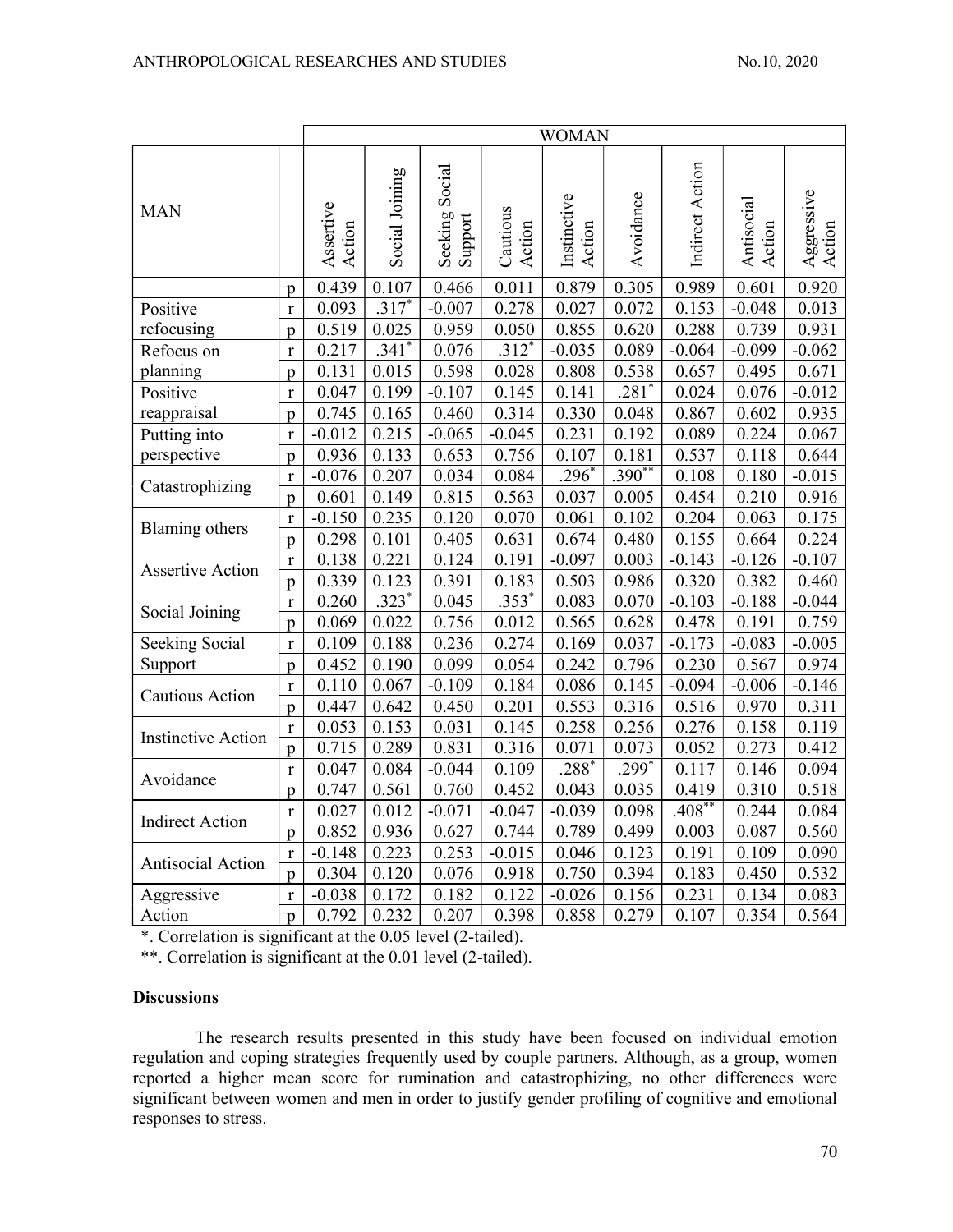All variables included in the analysis have been approached as individual, self-reported measures, but the correlational data has been applied to the couple. Very few results from the correlational analysis have supported the Congruence Model of Functional Coping within the couple. Avoidance, indirect action and social joining are the three coping strategies that correlate between couple partners. It is noteworthy that the three strategies correspond to the most common and widespread studied coping mechanisms: avoidance, passive-aggressive behaviors and connection. In-depth, longitudinal research is needed in order to understand whether these correlated coping strategies result from the initial attraction of individuals who already have these coping styles or, the congruence of coping strategies is a result of long-term interaction within couple relationships.

No such correlations resulted between similar emotion regulating strategies. One possible explanation is that, in order for emotion co-regulation to occur, partners need to play different roles, so that they can support each other and offer the mirroring and validation they need. Activating similar emotion regulation strategies might lead to the escalation of negative emotions and conflict.

The correlations between different emotional regulation and coping strategies variable corresponding to couple partners reveal a pattern of association based on complementarity rather than congruence, while the functional/dysfunctional core of the dyads of variables remains the same. Thus, functional emotion regulation responses, such as women's positive reappraisal and men's acceptance or women's social joining and men's positive refocusing significantly correlate. Such results support other studies emphasizing the value of dyadic coping strategies as a prime indicator of functional adaptation to daily stress in marital context (Landis et al., 2013)<br>The same correlational pattern has emerged for dysfunctional coping strategies and/or

emotional regulation responses. For example, women's blaming others and men's catastrophizing significantly correlate. The same significant correlations appear between female partners' avoidance and their male partners' catastrophizing. These types of emotion regulation strategies can contribute to marital conflict escalation.

An interesting set of results negatively correlates women's self-blame with men's putting into perspective and men's social joining. The more engaged are male partners into functional coping strategies that offer and receive support, the less likely are their female partners to manifest self-blame when confronted with stressful situations. These results are aligned with Gottman's model (2015) of emotion interaction within the couple that emphasizes men's role in couples' emotion regulation by exposure and support for their partner's negative feelings.

While providing valuable insights on correlation between actual couple partners rather than comparisons between unrelated samples of men and women, the study presents some limitations that require consideration. The research design has relied on a small convenience sample of couples. Self-reported data on coping strategies and emotion regulation requires a level of introspection that not all participants are used to and it relies on subjective self-evaluations rather than measures taken during the process. Future studies including more comprehensive views of individual coping, longitudinal methods and larger samples of participants will expand the research topic beyond its present limits.

### **Conclusions**

The study has explored couple partners' coping and emotion regulation strategies, in order to establish whether their respective individual styles correlate and which emotional and cognitive coping patterns occur most frequently within the couple. The correlations between partners' coping strategies suggest that there are patterns of processing and reaction to stress specific to the couple, but these patterns do not necessarily relay on similarity and covariance. Positive correlations were recorded between male and female couple partners' scores regarding avoidance, indirect action and social joining as coping strategies. No such correlations resulted between similar emotion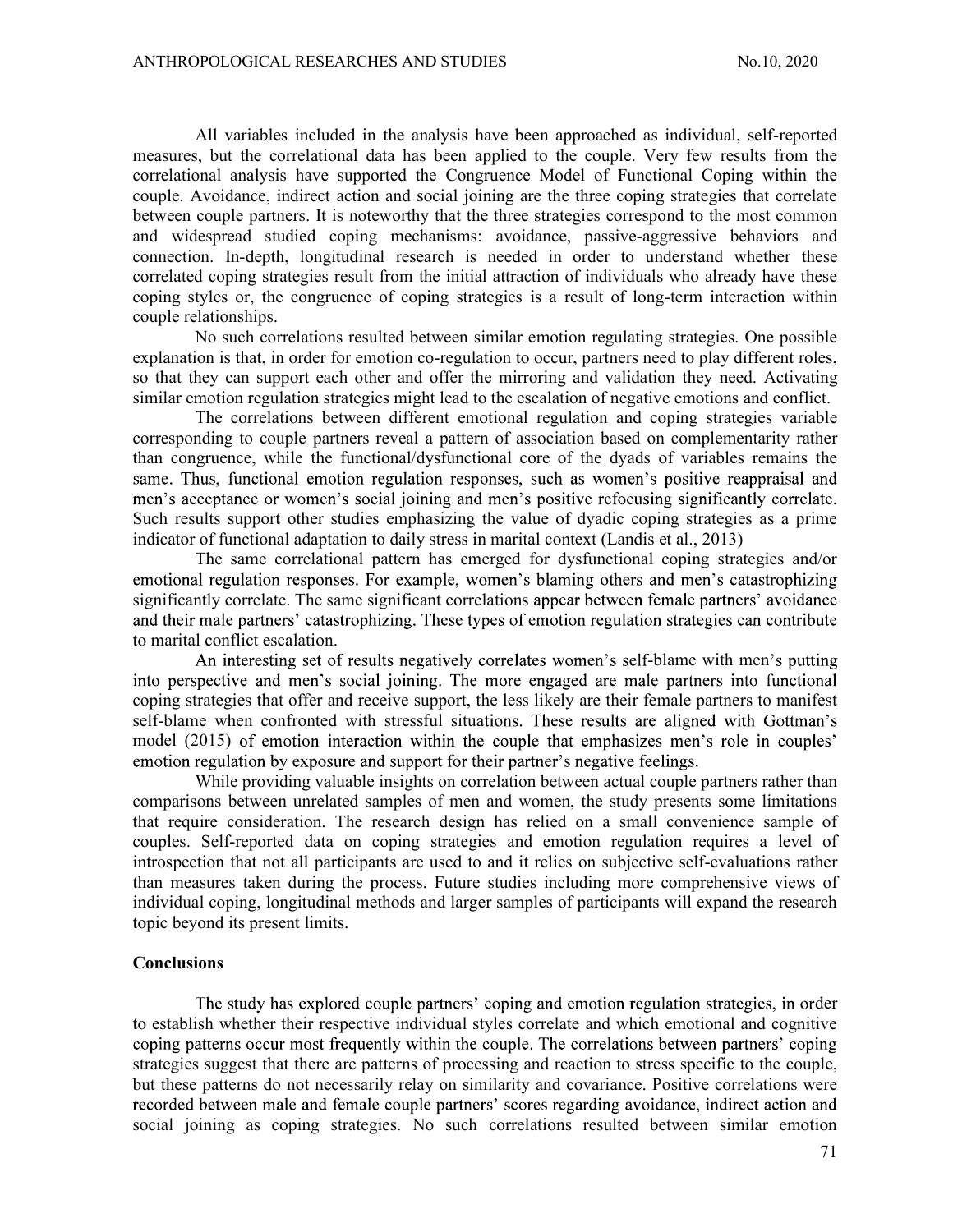regulating strategies.

Correlations between different emotion regulating and coping strategies of couple partners have revealed that complementary functional strategies associate within the couple. The same applies to dysfunctional emotion regulation and coping strategies. Each of those associations is relevant for a pattern of coping that can be related to co-regulation or dyadic coping strategies. Further research is needed in order to better understand how individual coping strategies and emotion regulation responses interact within the couple.

### Acknowledgements

A summary of this paper was presented at International Conference: Individual, family, society - contemporary challenges, 3rd edition, 9 to 10 October 2019, Bucharest, Romania, and published in the journal *Studii si Cercetări de Antropologie*, No. 6/2019.

This study is part of the doctoral research project entitled "Manifesting forms of anger and post-conflict coping strategies in the couple", coordinated by PhD. Cornelia Rada, at the School of Advanced Studies of the Romanian Academy, Institute of Philosophy and Psychology "Constantin Rădulescu - Motru", Romanian Academy.

# **References**

- 1. Aldao, A., Nolen-Hoeksema, S. and Schweizer , S., 2010. Emotion-regulation strategies across psychopathology: A meta-analytic review. Clinical Psychology Review, 30, pp. 217- 237.
- 2. Bodenmann, G., Meuwly, N., Bradbury, T.N., Gmelch, S. and Ledermann, T., 2010. Stress, anger, and verbal aggression in intimate relationships: Moderating effects of individual and dyadic coping. Journal of Social and Personal Relationships, [e-journal] 27(3), pp. 408-424. https://doi.org/10.1177/0265407510361616.
- 3. Bodenmann, G., 1995. A systemic-transactional conceptualization of stress and coping in couples. Swiss Journal of Psychology/Schweizerische Zeitschrift fur Psychologie, 54, pp. 34- 49.
- 4. Bodenmann, G., Charvoz, L., Widmer, K. and Bradbury, T.N., 2004. Differences in individual and dyadic coping among low and high depressed, partially remitted, and nondepressed persons. Journal of Psychopathology and Behavioral Assessment, [e-journal] 26, pp. 75-85. https://doi.org/10.1023/B:JOBA.0000013655.45146.47.
- 5. Bodenmann, G., Pihet, S. and Kayser, K., 2006. The Relationship Between Dyadic Coping and Marital Quality: A 2-Year Longitudinal Study. Journal of Family Psychology, [ejournal] 20(3), pp. 485-493. https://doi.org/10.1037/0893-3200.20.3.485.
- 6. Budău, O., Ciuca, A., Miclea, M. and Albu, M., 2011. The Adaptation and Validation Process of the Romanian Version of the Strategic Approach to Coping Scale (SACS. Cognition, Brain, Behavior. An Interdisciplinary Journal, 15(1), pp. 131-141.
- 7. Butler, E.A. and Randall, A.K., 2013. Emotional Coregulation in Close Relationships. Emotion Review, [e-journal] 5(2), pp. 202-210. https://doi.org/10.1177/1754073912451630.
- 8. Debrot, A., Schoebi, D., Perrez, M. and Horn, A.B., 2013. Touch as an Interpersonal Emotion Regulation Process in Couples' Daily Lives: The Mediating Role of Psychological Intimacy. Personality and Social Psychology Bulletin, [e-journal] 39(10), pp. 1373-1385. https://doi.org/10.1177/0146167213497592
- 9. Falconier, M.K., Jackson, J.B., Hilpert, P. and Bodenmann , G., 2015. Dyadic coping and relationship satisfaction: A meta-analysis. *Clinical Psychology Review*, [e-journal] 42, pp. 28-46. https://doi.org/10.1016/j.cpr.2015.07.002.